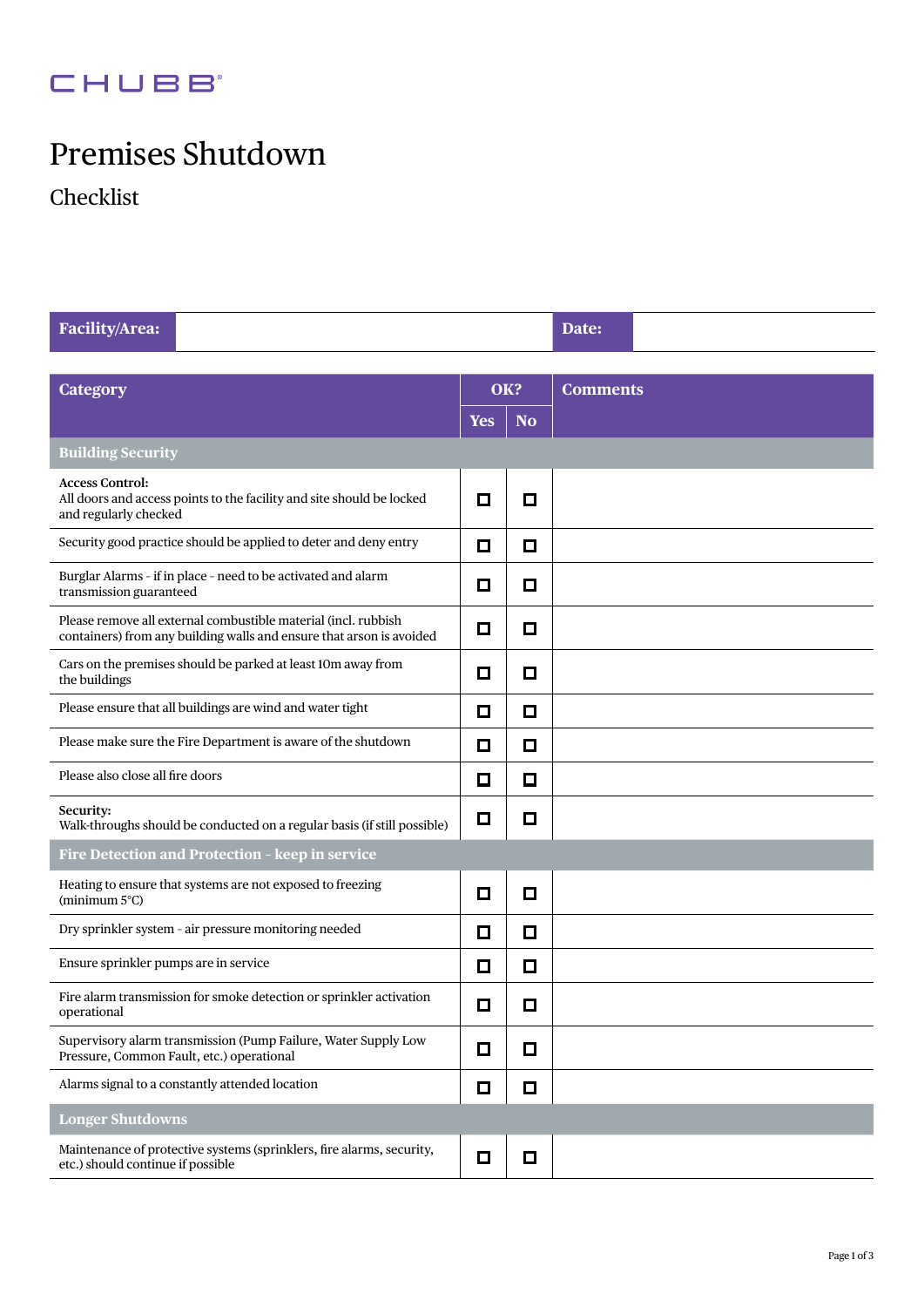| <b>Category</b>                                                                                                                                      | OK?        |           |  |  | <b>Comments</b> |
|------------------------------------------------------------------------------------------------------------------------------------------------------|------------|-----------|--|--|-----------------|
|                                                                                                                                                      | <b>Yes</b> | <b>No</b> |  |  |                 |
| <b>Utility Supply Systems - Proper Shutdown</b>                                                                                                      |            |           |  |  |                 |
| Gas should be isolated (unless essential for maintaining heating)                                                                                    | О          | □         |  |  |                 |
| Electricity should be isolated unless essential for maintaining heating,<br>fire and/or security protection                                          | ◘          | О         |  |  |                 |
| Water piping systems should be drained down, if longer shutdowns<br>are expected - decision as per individual situation                              | О          | О         |  |  |                 |
| Heating -ensure there is no possibility of freezing                                                                                                  | О          | О         |  |  |                 |
| <b>Machinery and Equipment</b>                                                                                                                       |            |           |  |  |                 |
| Proper shutdown should be undertaken to ensure machinery<br>etc. is not damaged                                                                      | О          | □         |  |  |                 |
| The maintenance and testing of machinery and equipment systems<br>applies, if still possible. The risk of damage to equipment should be<br>minimised | П          | О         |  |  |                 |
| Proper start-up procedures are required to recommission the facility                                                                                 | □          | О         |  |  |                 |
| <b>Lighting/CCTV</b>                                                                                                                                 |            |           |  |  |                 |
| Maintenance of protective systems (sprinklers, fire alarms, security,<br>etc.) should continue if possible                                           | П          | О         |  |  |                 |
| Cameras (outside/inside) should be in operation with real time live<br>monitoring conducted, if possible.                                            | О          | О         |  |  |                 |

#### **Note:**

- **• For all Hot Work involving heat or spark generating equipment (cutting, welding or drilling), please refer to the Chubb Hot Work Permit & Procedures**
- **• For impairment or isolation of fire protection systems, please refer to the Chubb Fire Protection Impairment Form**

### **Both forms are available for download on the [Chubb Risk Engineering Resource Centre.](https://www.chubb.com/au-en/business/risk-engineering-resource-centre.aspx)**

| Completed by: | Date: |  |
|---------------|-------|--|
| Reviewed by:  | Date: |  |